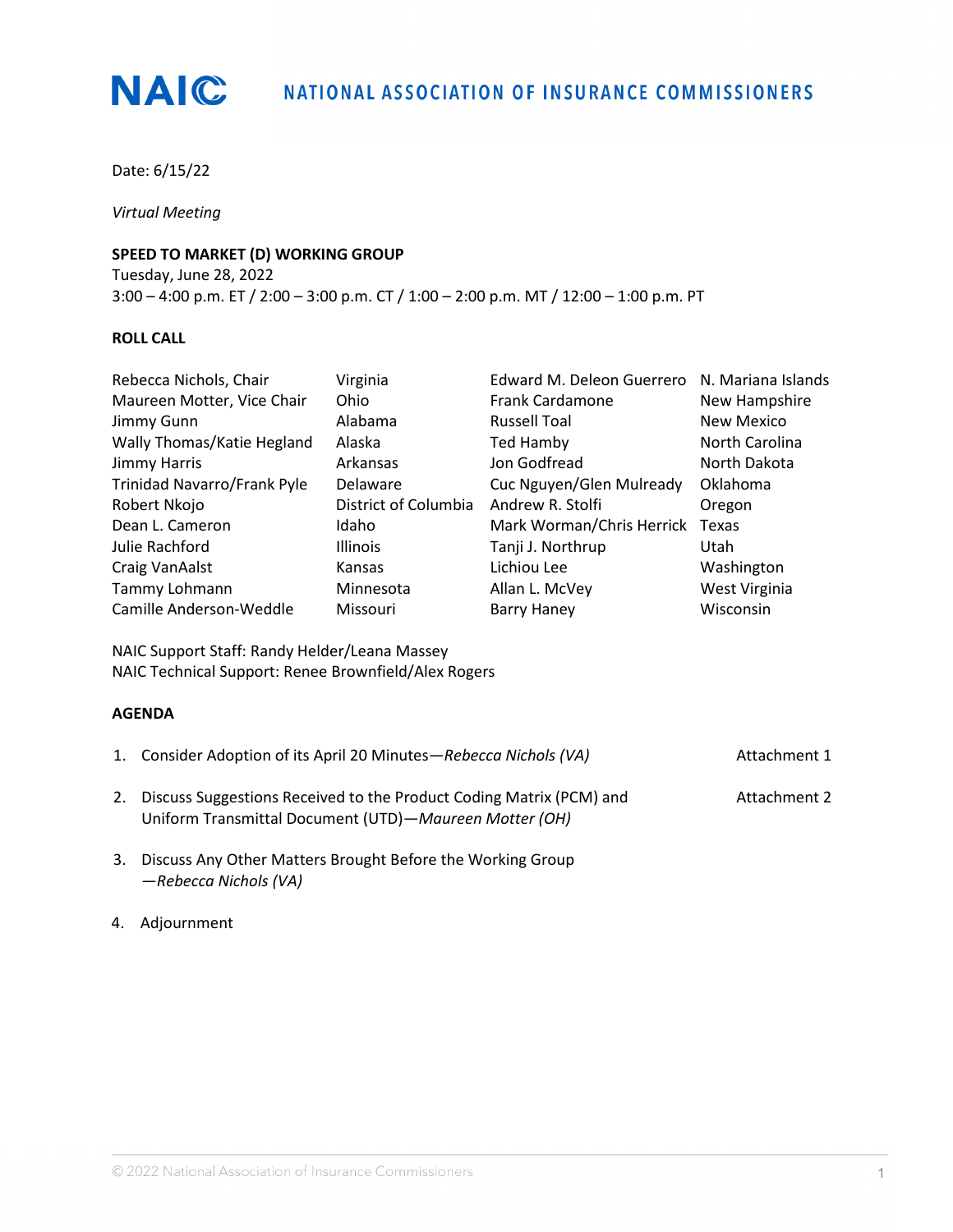# Speed to Market (D) Working Group Virtual Meeting April 20, 2022

The Speed to Market (D) Working Group of the Market Regulation and Consumer Affairs (D) Committee met April 20, 2022. The following Working Group members participated: Rebecca Nichols, Chair (VA); Maureen Motter, Vice Chair (OH); Jimmy Gunn represented by Erick Wright (AL); Jimmy Harris represented by Becky Harrington (AR); Frank Pyle (DE); Julie Rachford (IL); Tammy Lohmann (MN); Camille Anderson-Weddle and Jo LeDuc (MO); Ted Hamby (NC); Cuc Nguyen (OK); Mark Worman (TX); Tanji J. Northrup (UT); and Lichiou Lee (WA). Also participating was: Danie Capps (WY).

## 1. Adopted its Nov. 16, 2021, Minutes

The Working Group met Nov. 16, 2021, and took the following action: 1) adopted its June 30 and June 29, 2021, minutes; 2) adopted the *Regulatory Review of Predictive Models* white paper edits to the *Product Filing Review Handbook* (Handbook); and 3) discussed the Product Requirements Locator (PRL) contacts.

Ms. Northrup made a motion, seconded by Ms. Motter, to adopt the Working Group's Nov. 16, 2021, minutes (Attachment  $\frac{XX}{X}$ ). The motion passed unanimously.

### 2. Heard an Update on SERFF

Joy E. Morrison (NAIC) stated that there will be a report provided at each Working Group meeting regarding the status of the System for Electronic Rates & Forms Filing (SERFF) Modernization Project. Bridget Kieras (NAIC) discussed the key capabilities that will be delivered with the SERFF Modernization Project. The first capability discussed was user managed customization, which will provide more customization of the system for all users. This improvement will include everything from expanded user preferences to the implementation of state business rules that guide the process of making filings, which should help with compliance. The next two capabilities discussed were: 1) filing preparation and submittal; and 2) consistent and efficient filing review. Ms. Kieras stated that more state business rules will be built up front to ensure the industry filings are very compliant, which should reduce intake objections and post-submission updates. The next capability discussed was communication and collaboration tools. Ms. Kieras stated that tools and functions are being worked on for industry and state users to communicate better with each other. The next capability discussed was Application Programming Interface (API) integration with business partners and NAIC products. Ms. Kieras stated that the existing web services that are used by states, companies, and vendors will be built out, and better integration with NAIC systems is being looked at as well. The last two capabilities discussed were: 1) workload management; and 2) robust search and reporting. Ms. Kieras stated that a lot of tools are being worked on to enhance and improve searches and exports.

Ms. Kieras discussed the business objectives being considered for the SERFF Modernization Project. She stated that the business objectives are to: 1) deliver incremental value; 2) minimize production disruption; 3) ensure preservation of existing data; 4) support integration partners; 5) build staff capabilities; 6) practice good financial stewardship; 7) design for ease of use; and 8) provide a seamless user experience. She explained the timeline and phases of the SERFF Modernization Project. There are seven phases that began in March 2022 and are planned to go through December 2024. Ms. Kieras stated that the work is focused on improving the search capabilities and rebuilding the core platform. The tool will be tested through the Interstate Insurance Product Regulation Commission (Compact) first since it is the smallest group of users, but there will be outreach to companies and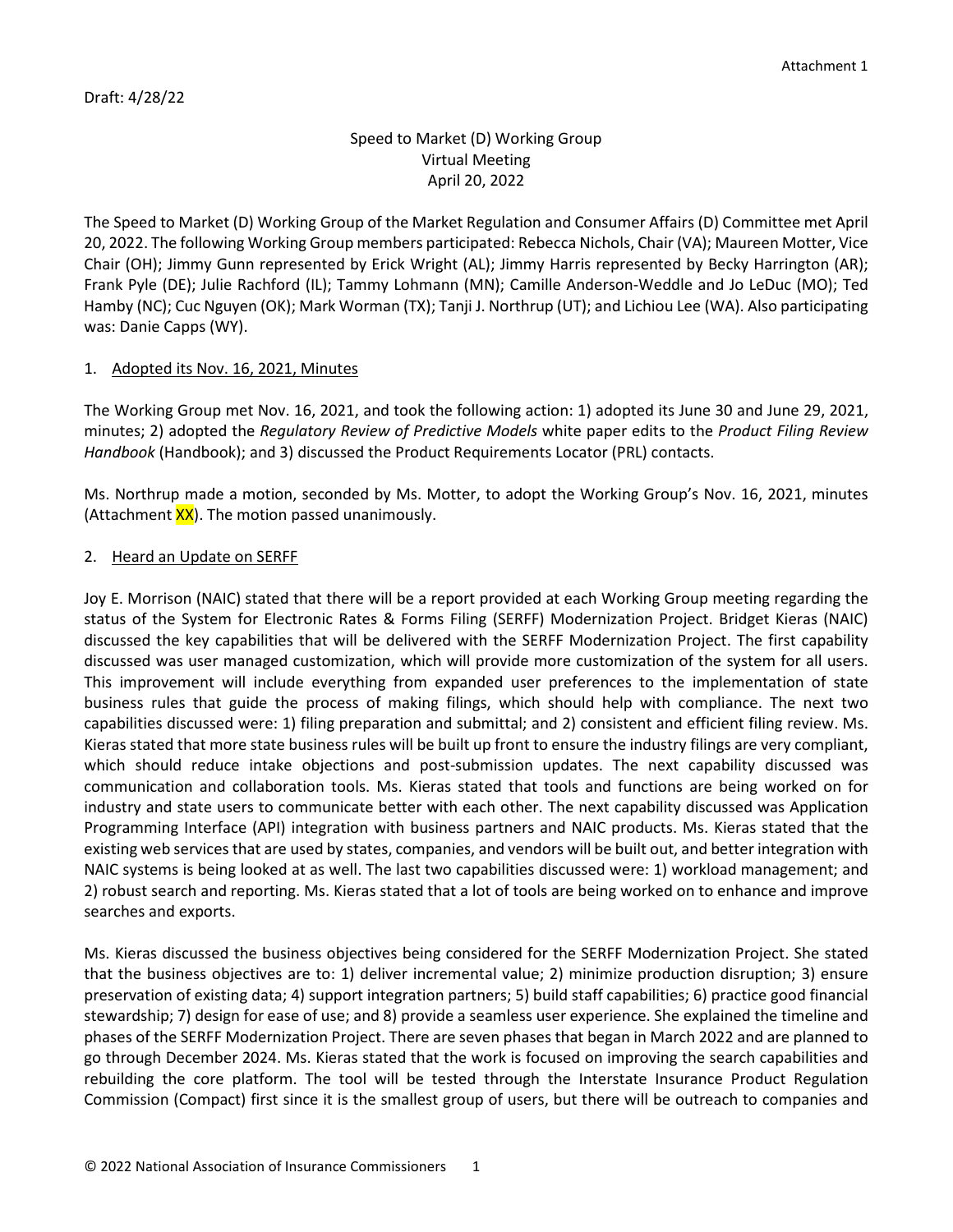states not involved in the Compact to ensure the system is being built in a way that will work for the Life, Property/Casualty (P/C), Health, and Plan Management modules.

Ms. Kieras stated that some of the things being done right now are building out the infrastructure, as all the new tools need to be installed, and servers and development environments need to be put in place. She stated that the NAIC is also working on login and landing pages, including the implementation of the single sign-on (SSO), as well as putting in instances, companies, and contacts that will be used on filings. She stated that the NAIC is beginning module development for state business rules related to filing fees, and it plans on introducing the calculation of filing fees. The NAIC is also building a module for states to map licensing lines of business to their SERFF type of insurance (TOI) so a more thorough licensing check can be done before filing is submitted. She stated that the NAIC is also rebuilding the filing rules module, which will be vastly streamlined and updated and leverage the product coding matrix (PCM) in a way that will reduce a lot of manual entry and provide better reporting.

Ms. Kieras stated that focus groups would be created to get input on the Portable Document Format (PDF) Pipeline, including when and why it is used. She stated that the NAIC suspects that there are some uses that could be better served by improved tools. She stated that the NAIC will also be seeking input on a synonym list. She stated that the NAIC would like to improve the search feature so when a keyword is entered, the system returns results for a synonym that may be relevant. She provided an example of a drone and an unmanned aircraft.

Ms. Kieras stated that an update on the SERFF Modernization Project will be given at each Working Group meeting, and she invited anyone that is not on the SERFF Product Steering Committee (PSC) to join and attend meetings if they are interested.

### 3. Received an Update on Edits to the Handbook

Ms. Nichols reminded everyone that reviewing updates of the Handbook is underway, and this is one of the Working Group's charges. She stated that some of the updates are technical edits that are just corrections and only a matter of correcting outdated information, updating current uniform resource locators (URLs), making formatting edits, etc. She stated that these types of technical changes will not need to go through the Working Group for adoption, as they are not content related; however, the areas that need substantive or nontechnical content edits will be considered by the Working Group.

Petra Wallace (NAIC) said that the last publication of the Handbook was in 2016 and she is in the process of reviewing the Handbook for technical (non-substantive) edits. She stated there is an NAIC style guide that needs to be followed and a lot of what she is doing is cleaning up the publication to be compliant with the NAIC style guide and provided examples of this. She stated that once the updates are completed, the Handbook will be republished, with the updated NAIC logo, and the publication will not be available as a hard copy, it will instead be available in an electronic version. Ms. Wallace stated she has reached out to SERFF and the Compact staff to get updated information concerning various areas in the Handbook that contain inaccurate information. Ms. LeDuc asked if a track changes Word version of the technical updates Ms. Wallace is performing will be provided to the Working Group. Ms. Nichols stated since the technical edits are non-substantive, the plan is not to bring those back to the Working Group in a track changes format since adoption is not required for technical edits, however content-related and substantive changes will be brought to the Working Group for review and consideration.

Ms. Nichols asked that Working Group members willing to volunteer to review some of the substantive content in Chapter Two—The Filing Process, Chapter Four—The Basics of Life and Annuity Regulation, Chapter Five—The Basics of Health Rate Regulation, Chapter Six—The Federal Affordable Care Act (ACA) and Plan Management, and Chapter Seven—Policy Form Filings let Leana Massey (NAIC) know. She stated that these reviews would be done